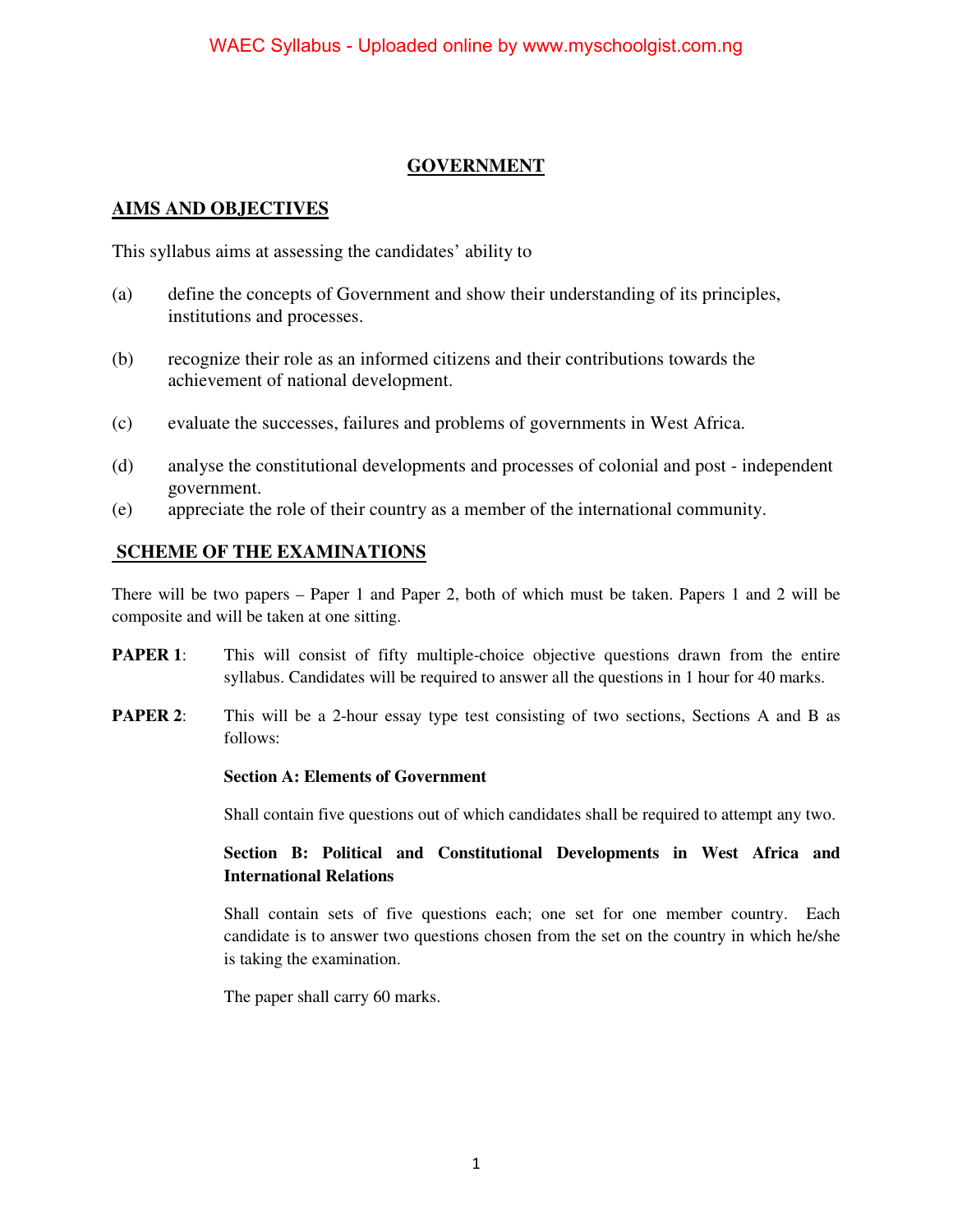## **DETAILED SYLLABUS**

## **SECTION A: ELEMENTS OF GOVERNMENT**

#### 1. **MEANING AND SCOPE OF THE SUBJECT MATTER – GOVERNMENT**

- (i) Government as an institution of the state . Definition of state, features, structure and functions.
- (ii) Government as a process or art or governing.
- (iii) Government as an academic field of study reasons for studying government.

## **2. BASIC CONCEPTS AND PRINCIPLES OF GOVERNMENT**

- (i) Basic concepts State, \*Society, \*Nation, Power, Authority, Legitimacy, Sovereignty, Democracy, Political Culture and Socialization, Communalism, Feudalism and oligarchy, \*Liberalism, Socialism, Communism, Capitalism, Fascism, Aristocracy, Totalitarianism. Meaning and features.
- (ii) Basic principles Rule of Law, Fundamental Human Rights, Separation of Powers/Checks and Balances, Constitutionalism, Political participation, Representative Government, Centralization and Decentralization – (Delegated Legislation, Devolution and Decentralization).

## **3. CONSTITUTIONS**

- (i) Definition and Sources
- (ii) Functions
- (iii) Types and Features, (Written and Unwritten, Rigid and Flexible).

#### **4. ORGANS OF GOVERNMENT**

The Executive, the Legislature and the Judiciary – Judicial Independence. (Types, Structure, Composition/membership; Functions; powers and limitations).

#### **5. STATE STRUCTURE AND CHARACTERISTICS OF GOVERNMENT**

(a) Types - Unitary, Federal, Confederal, Presidential or Non-parliamentary, Parliamentary or Cabinet, Monarchical and Republican. Meaning, types, features, merits and demerits.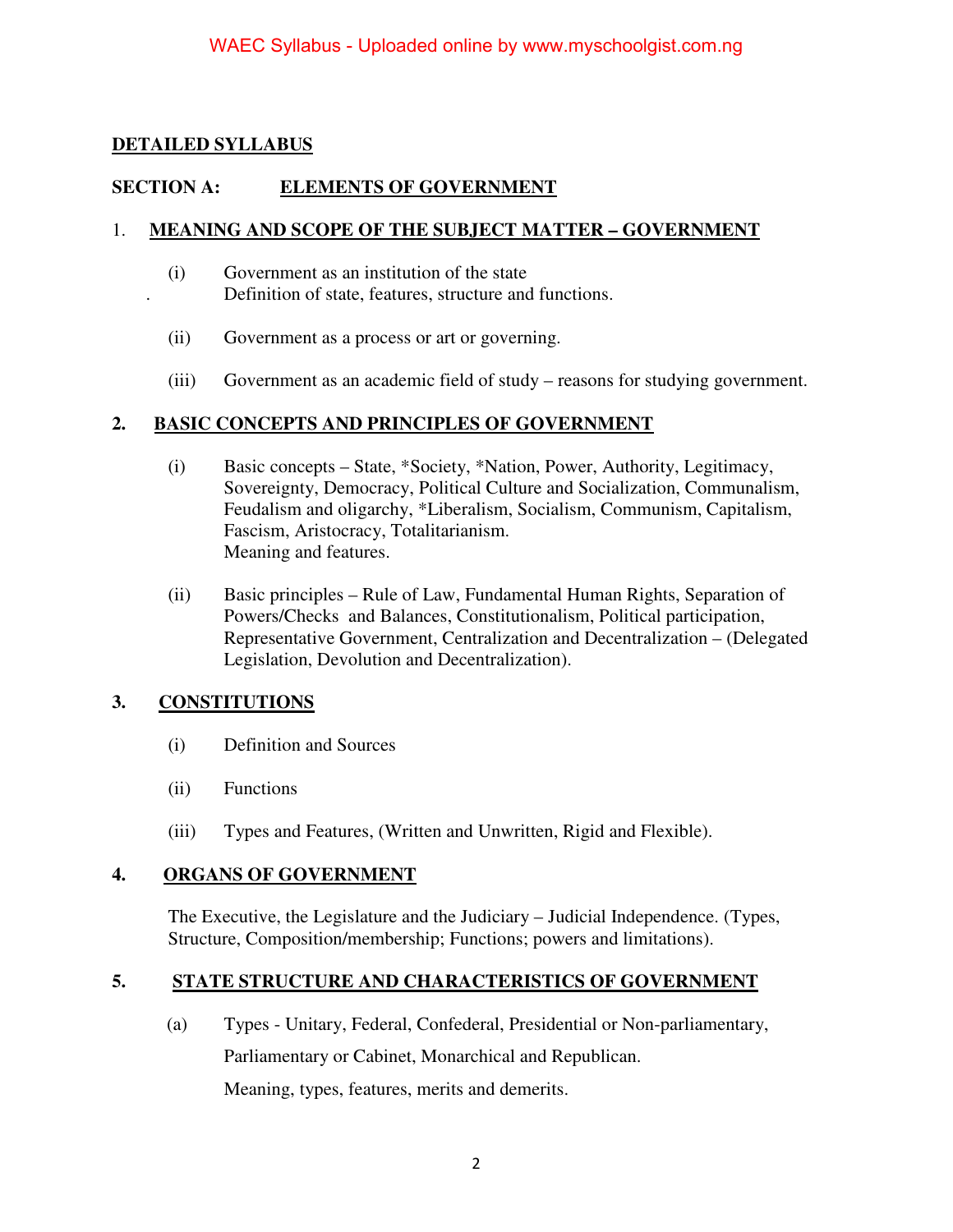## **6. CITIZENSHIP**

Meaning, mode of acquisition, rights, duties and obligations of individuals in the state. Means of safeguarding rights of citizens.

## **7. POLITICAL PARTIES AND PARTY SYSTEMS**

- (i) Political Parties definition, organization/structure, and functions.
- (ii) Party Systems definition, types, merits and demerits.

## **8. PRESSURE GROUPS, PUBLIC OPINION AND MASS MEDIA**

- (i) Pressure Groups definition, types, mode of operation and functions;
- (ii) Public opinion definition, formation, Measurement and importance;
- (iii) Mass Media definition, roles and impact.

## **9. THE ELECTORAL SYSTEMS, PROCESSES AND ELECTORAL MANAGEMENT BODY**

- (a) Electoral Systems and Processes
	- (i) Election- Meaning and purpose of elections.
	- (ii) Franchise meaning, and limitations.
	- (iii) Types, advantages and disadvantages of Electoral Systems.
- (b) Electoral Management Body definition, function, problems/constrains.

## **10. PUBLIC/CIVIL SERVICE ADMINISTRATION**

- (i) Public/Civil Service Meaning, Structure, Characteristics and Functions.
- (ii) Public/Civil Service Commission –meaning and Functions.
- (iii) Public Corporations definition, purposes, functions, control, challenges, need for commercialization and privatization.
- (iv) Local Governments Meaning, structure, Purposes, Functions, Sources of revenue, control and problems.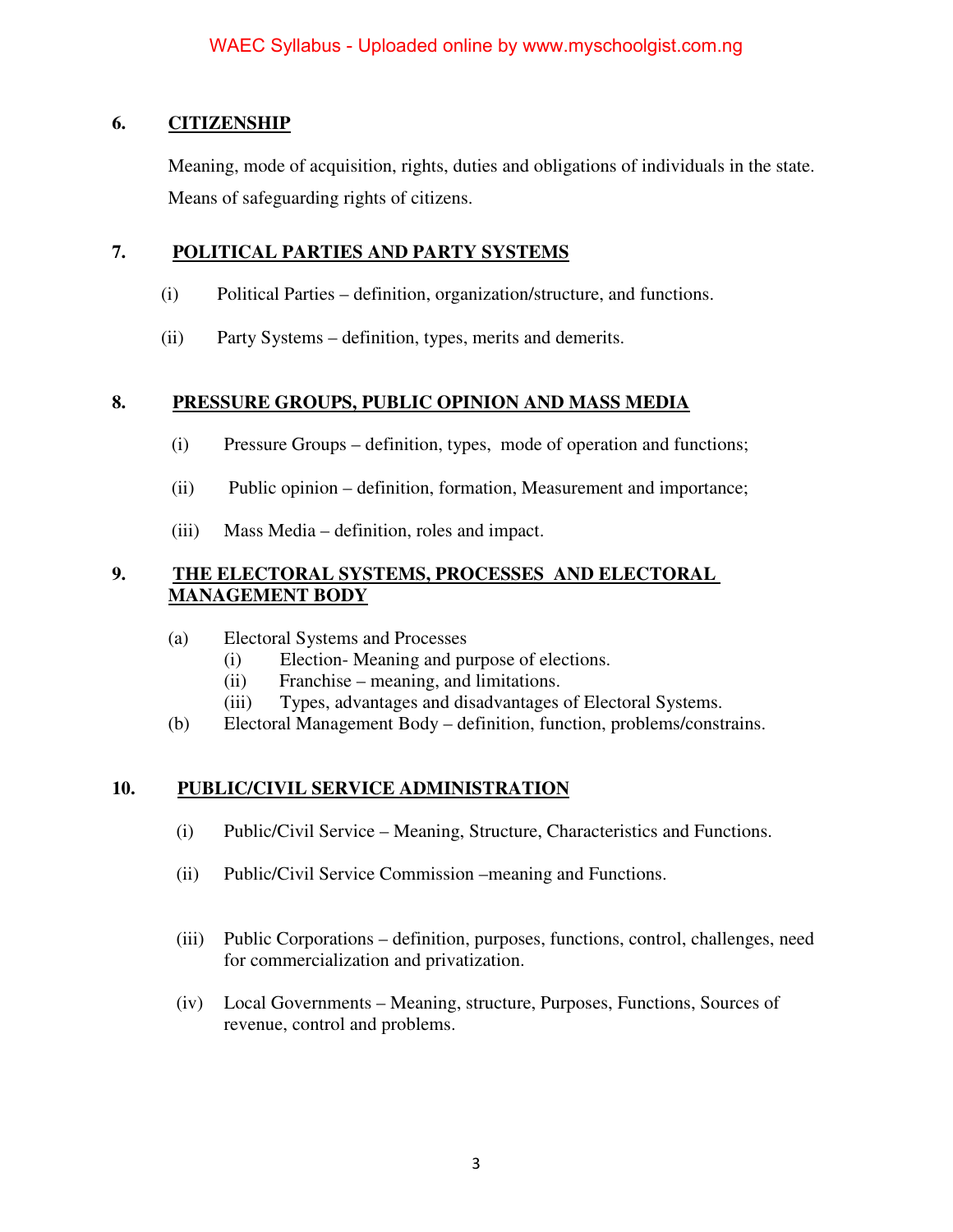### **SECTION B: POLITICAL AND CONSTITUTIONAL DEVLEOPMENTS IN WEST AFRICA AND INTERNATIONAL RELATIONS**

## **11. PRE-COLONIAL POLITICAL SYSTEM OF CANDIDATES' RESPECTIVE COUNTRIES**

The Structural Organization of the following:

- (a) Nigeria Hausa/Fulani, the Yoruba and the Igbo.
- (b) Ghana The Akan and the Talensi.
- (c) Sierra Leone The Mende and Temme.
- (d) The Gambia The Wolof, Mandingo and Jola.
- (e) Liberia The Vai and the Kru.

#### **12. COLONIAL ADMINISTRATION**

- (i) The Policy and Structure of the British Colonial Administration Crown Colony, Protectorate and Indirect Rule.
- (ii) The Policy of French Colonial Administration Assimilation and Association (Loi Cadre).
- (iii) Impact, Advantages and disadvantages of Colonial Rule.

#### **13. NATIONALISM IN CANDIDATES' RESPECTIVE COUNTRIES**

- (i) Nationalism: Meaning, factors and effects.
- (ii) Key Nationalist leaders/movements and their contributions.

#### **14. CONSTITUTIONAL DEVELOPMENTS IN CANDIDATES' RESPECTIVE COUNTRIES**

- (i) Pre-Independence Constitutions -
- (a) Nigeria (features) Clifford 1922 Richards 1946 Macpherson 1951 Littleton 1954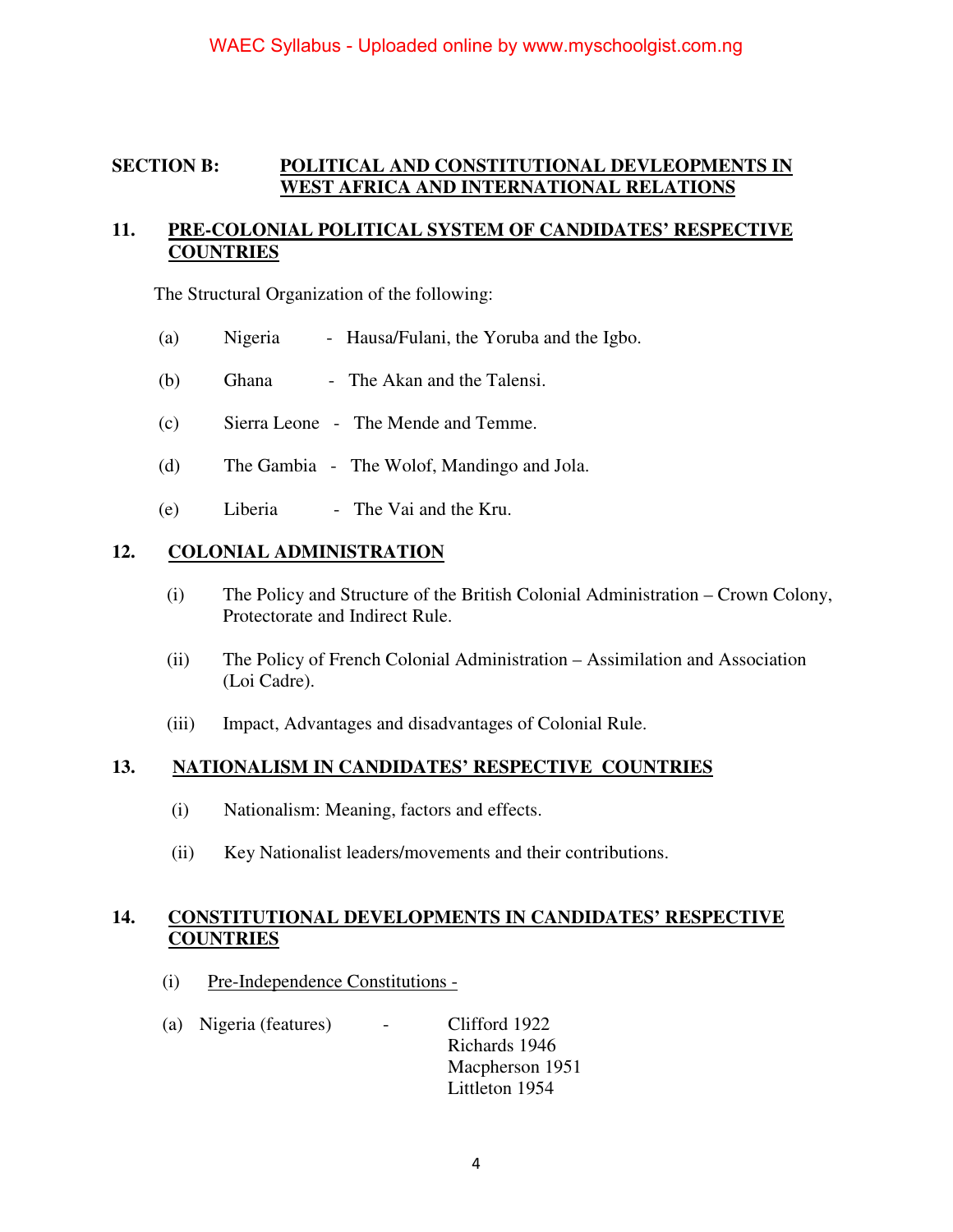# WAEC Syllabus - Uploaded online by www.myschoolgist.com.ng

| (b)                                                       | Ghana (features, merits and demerits) |  |                                                                                                                                                                                                                          |  | Clifford 1916<br>Guggisberg 1925<br><b>Burns</b> 1946<br>Arden Clarke 1951<br>Nkrumah 1954     |
|-----------------------------------------------------------|---------------------------------------|--|--------------------------------------------------------------------------------------------------------------------------------------------------------------------------------------------------------------------------|--|------------------------------------------------------------------------------------------------|
| (c)                                                       |                                       |  | Sierra Leone (features, merits and demerits)                                                                                                                                                                             |  | Slatter 1924<br>Stevenson 1947<br>Beresford Stooke 1951<br>The 1956 and 1958<br>Constitutions. |
|                                                           |                                       |  | (d) The Gambia (features, merits and demerits)                                                                                                                                                                           |  | The 1947, 1951,<br>1954, 1960, 1962 and 1963<br>Constitutions.                                 |
| <u>Post-Independence Constitutions – Features</u><br>(ii) |                                       |  |                                                                                                                                                                                                                          |  |                                                                                                |
|                                                           | (a) Nigeria                           |  | Independence Constitution, 1960<br><b>Republican Constitution 1963</b><br>The 1979 and 1989 Constitutions<br>Weaknesses.                                                                                                 |  | 1999 Constitution - Origin, features, strength and                                             |
|                                                           | (b) Ghana                             |  | Independence Constitution, 1957<br><b>Republican Constitution 1960</b><br>2 <sup>nd</sup> Republican Constitution 1969<br>3 <sup>rd</sup> Republican Constitution 1979<br>4 <sup>th</sup> Republican Constitutions 1992. |  |                                                                                                |
|                                                           | $(c)$ Sierra Leone $-$                |  | Independence Constitution 1961<br><b>Republican Constitution 1971</b><br>The 1978 and 1991 Constitutions,                                                                                                                |  |                                                                                                |
| (d)                                                       | The Gambia -                          |  | Independence Constitution 1965<br>Republican Constitution 1970.<br>2 <sup>nd</sup> Republican Constitution 1997                                                                                                          |  |                                                                                                |
| (e)                                                       | Liberia                               |  | Independence/Republican Constitution 1947<br>2 <sup>nd</sup> Republican Constitution 1985                                                                                                                                |  |                                                                                                |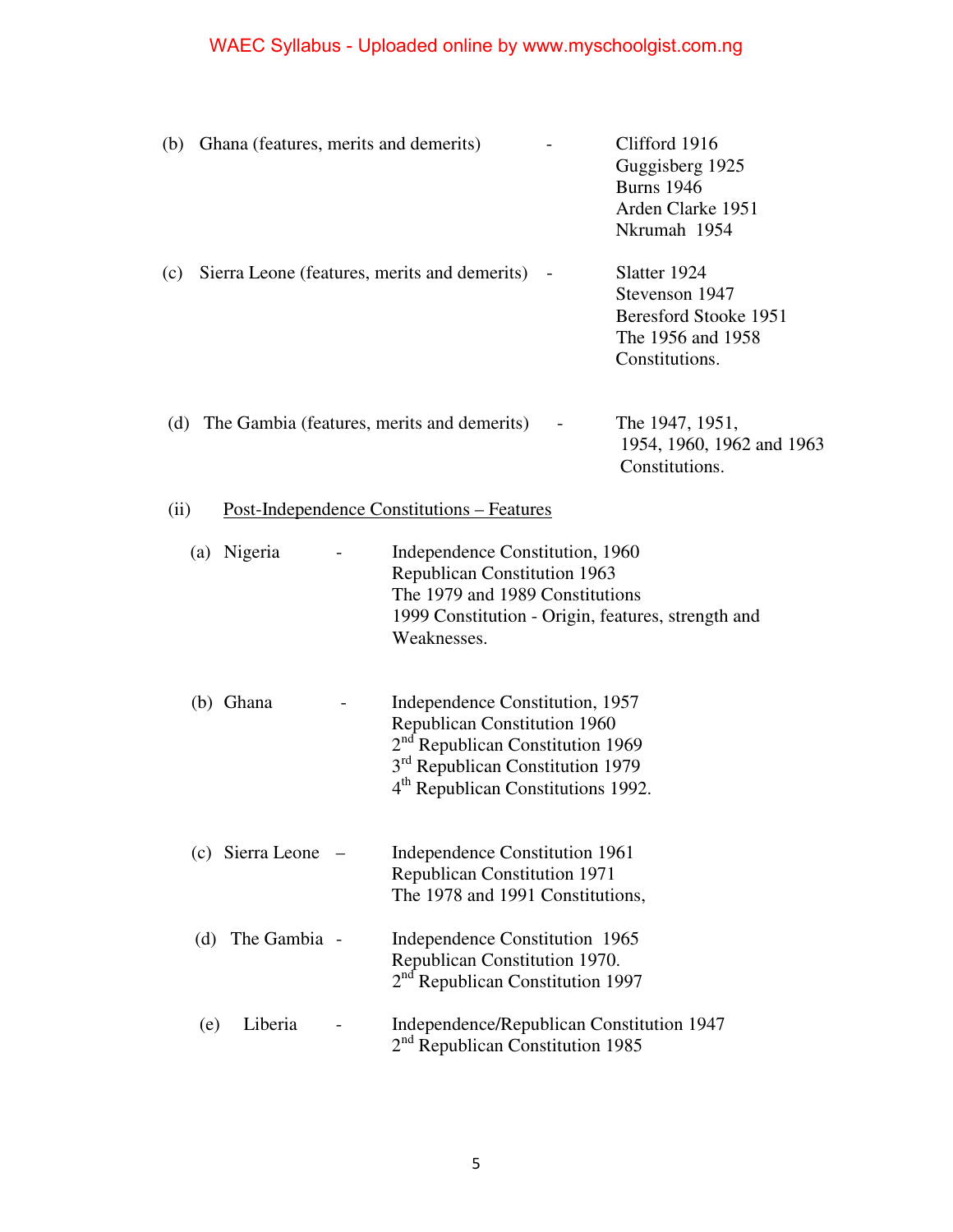### **15. DEVELOPMENT OF MAJOR POLITICAL PARTIES IN THE CANDIDATES' RESPECTIVE COUNTRIES**

- Nigeria
- Sierra Leone
- The Gambia
- Liberia

Formation, Objectives, Sources of Finance, Achievements and Failures

#### **16. MILITARY RULE IN THE CANDIDATES' RESPECTIVE COUNTRIES.**

- Nigeria
- Ghana;
- Sierra Leone
- The Gambia
- Liberia

Causes, effects and various military regimes.

## **17. FEDERAL/UNITARY SYSTEMS OF GOVERNMENT IN WEST AFRICA**

- Nigeria
- Sierra Leone
- The Gambia
- Liberia

Origin, Factors, Structure, Features and Problems

#### **18. FOREIGN POLICIES OF THE CANDIDATES' RESPECTIVE COUNTRIES**

- Nigeria
- Ghana
- Sierra Leone
- The Gambia
- Liberia

Definitions, Factors, objectives, advantages and disadvantages.

#### **19. INTERNATIONAL ORGANIZATIONS**

 The United Nations Organizations (UNO), The Commonwealth of Nations, African Union (AU) - NEPAD, The Economic Community of West African States (ECOWAS). Origin, aims/objectives, achievements and problems.